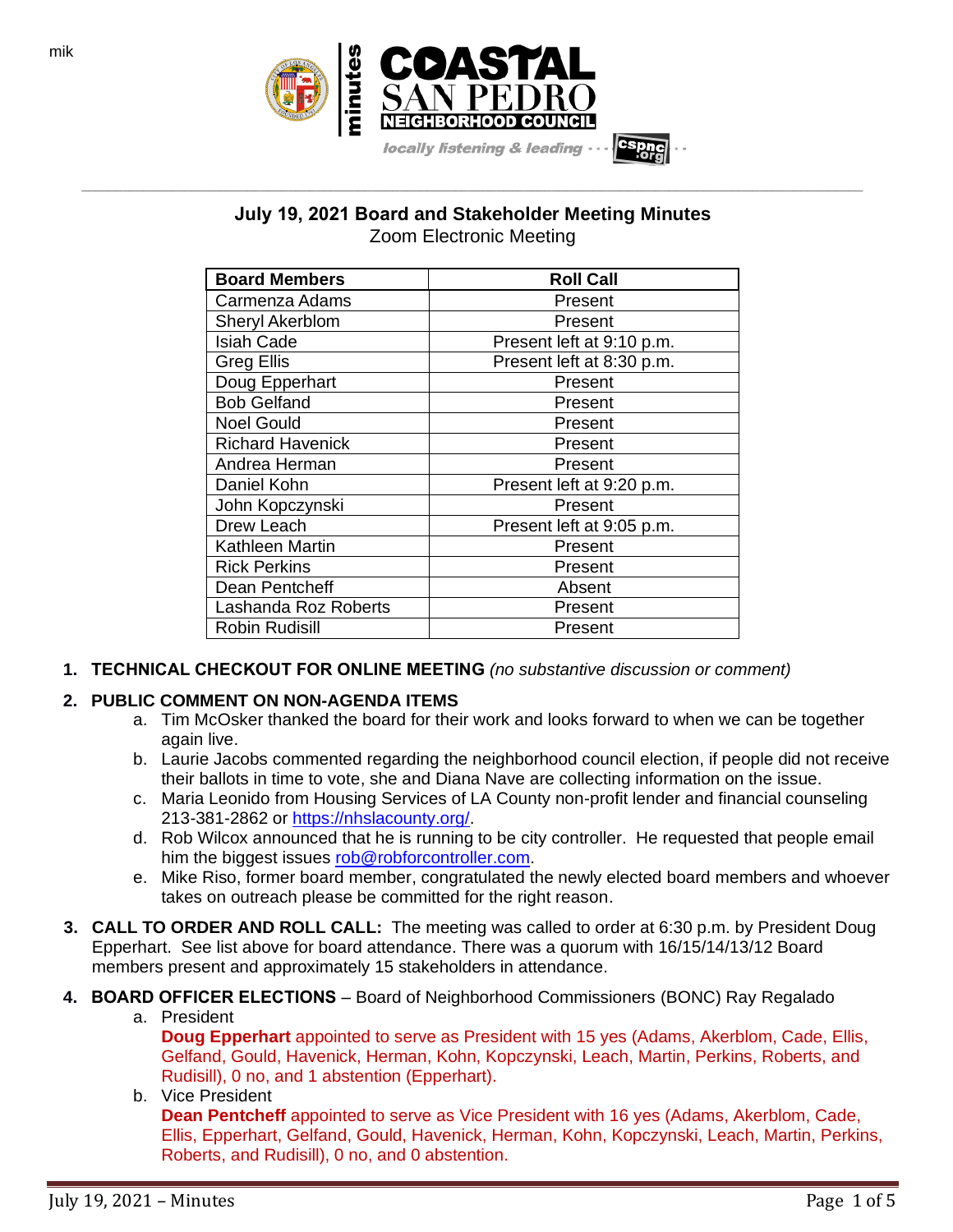c. Secretary

**Kathleen Martin** appointed to serve as Secretary with 15 yes (Adams, Akerblom, Cade, Ellis, Epperhart, Gelfand, Gould, Havenick, Herman, Kohn, Kopczynski, Leach, Perkins, Roberts, and Rudisill), 0 no, and 1 abstention (Martin).

d. Treasurer

**Sheryl Akerblom** appointed to serve as Treasurer with 16 yes (Adams, Akerblom, Cade, Ellis, Epperhart, Gelfand, Gould, Havenick, Herman, Kohn, Kopczynski, Leach, Martin, Perkins, Roberts, and Rudisill), 0 no, and 0 abstention.

## **5. BOARD MEMBER COMMENT ON NON-AGENDA ITEMS**

- a. Noel Gould commend that Sheryl is took over bookkeeping when Louis fell ill, she should not be the treasurer and taking minutes, it appears to be a conflict of interest.
- b. Richard Havenick commented regarding the DDT barrels issue has been identified as a shared federal and state issue, accordingly Congresswoman Nanette Baraigan and Senator Diane Feinstein are now involved.
- c. John Kopczynski announced that the San Pedro CPR group is having a community clean up on Saturday July 24<sup>th</sup> at 8:00 AM at Averil park.
- **6. APPROVAL OF PRIOR MEETING MINUTES** June 21, 2021regular meeting, and July 7, 2021 Special meeting minutes approved as presented without objection.
- **7. APPOINTMENTS OF COMMITTEE OFFICERS, COMMITTEE MEMBERS, CARD HOLDERS, SECOND SIGNERS, COMMUNITY IMPACT STATEMENT FILERS, AGENCY LIASIONS, AND OTHER BOARD REPRESENTATIVES**
	- a. Committees to remain in place, except as noted below, by acclimation.
	- b. Parks and Coastline committee

**Noel Gould** appointed to serve as chair of the Parks and Coastline committee with 10 votes (Akerblom, Ellis, Epperhart, Gelfand, Gould, Havenick, Herman, Kohn, Kopczynski, and Rudisill), and **Drew Leach** with 6 votes (Adams, Cade, Leach, Martin, Perkins, and Roberts), 0 no, and 0 abstention.

c. Communications

**Drew Leach** appointed to serve as chair of the Communications committee with 16 yes (Adams, Akerblom, Cade, Ellis, Epperhart, Gelfand, Gould, Havenick, Herman, Kohn, Kopczynski, Leach, Martin, Perkins, Roberts, and Rudisill), 0 no, and 0 abstention.

d. Port Committee

**Kathleen Martin** appointed to serve as chair of the Port committee with 16 yes (Adams, Akerblom, Cade, Ellis, Epperhart, Gelfand, Gould, Havenick, Herman, Kohn, Kopczynski, Leach, Martin, Perkins, Roberts, and Rudisill), 0 no, and 0 abstention.

### **8. REPORT FROM LOS ANGELES POLICE DEPARTMENT** – Senior Lead Officer Junior Nua for Officer **Winter**

- a. Officer Nua gave a brief overview of crime statistics for the area.
- b. They are hoping to do another catalytic converter etching event.
- c. Officer Nua's email address is [316818@lapd.online,](mailto:316818@lapd.online) his cell phone is 310) 869-2138.
- d. Officer Nua answered questions from the board and stakeholders.
- e. Port Police Office Morales gave a brief overview of crime statistics for the area.
- f. 310-732-3500 port policer dispatch and his email [amorales@portla.org](mailto:amorales@portla.org) s
- g. Officer Morales answered questions from the board.

# **9. PRESENTATION FROM THE PORT OF LOS ANGELES ON THE PORT CONNECTIVITY PLAN** – Mike

Galvin Director of Waterfront and Commercial Real Estate

- a. Mr. Galvin displayed a detailed presentation.
- b. They didn't have the funds to do everything they initially intended.
- c. The Waterfront Connectivity Plan builds upon existing waterfront public access and private development issues.
- d. The plan continues to evolve.
- e. Mr. Galvin answered questions from the board and stakeholders.

## **10. MOTION TO OPPOSE COUNCIL FILE 20-1376-S2** – *Andrea Herman*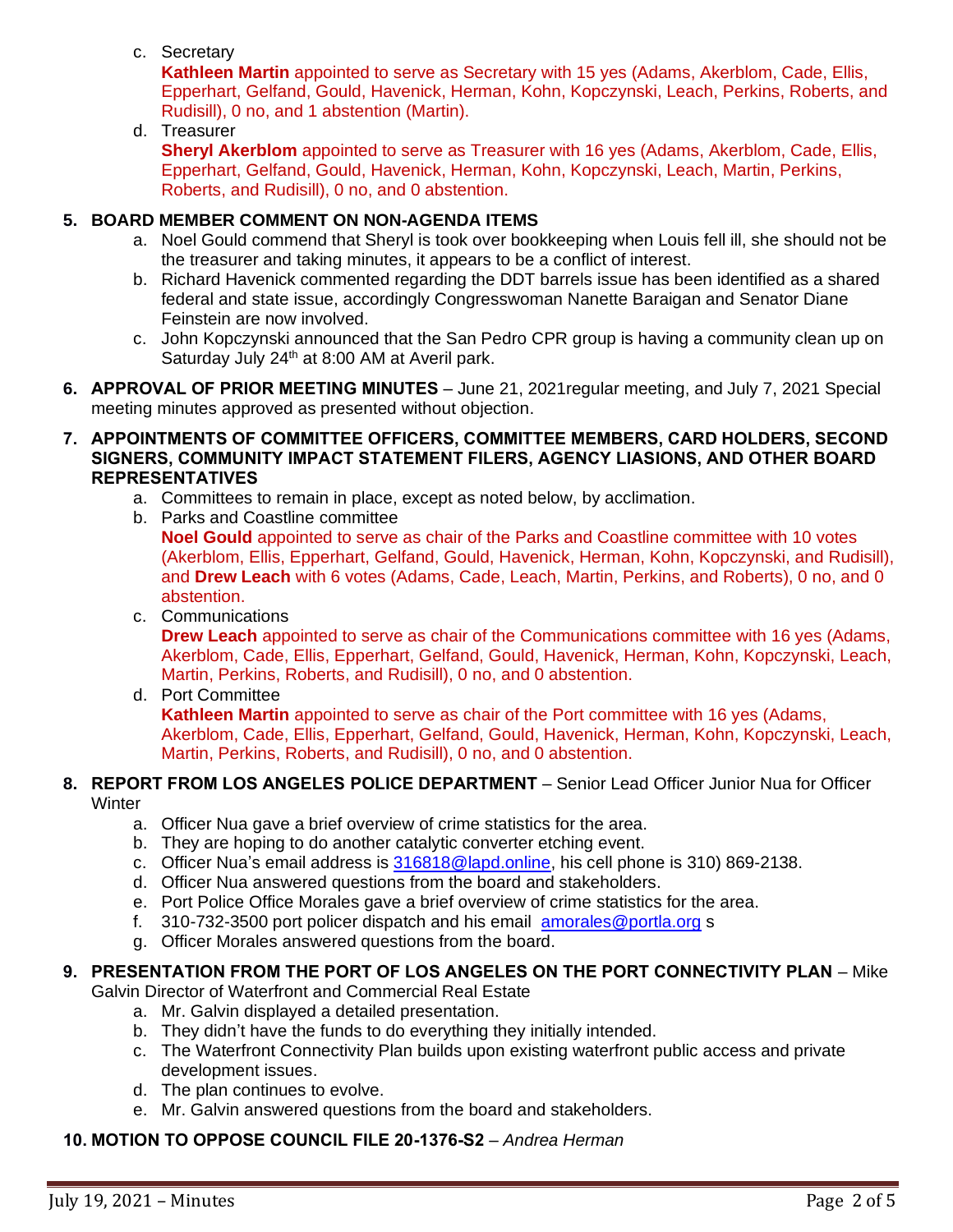Whereas, On July 1, 2021 Councilmember Joe Buscaino introduced the following Motion (Seconded by John S. Lee) which proposes to amend the Los Angeles Municipal Code Section 41.18 to add the following language:

"At no time shall any person who has been offered shelter sit, lie or sleep in or upon any street, sidewalk, or other public right-ofway, or publicly owned property. Violations of this section may be eligible for referral to any applicable prosecutorial-led diversion program."

And, whereas, The Municipal Code 41.18 (d) establishes "No person shall sit, lie or sleep in or upon any street, sidewalk or other public way." An injunction of this code section was upheld in the Court of Appeal case Jones v. Los Angeles 444 F.3d 1118 (2006). The Court of Appeal held that "so long as there is a greater number of homeless individuals in Los Angeles than the number of available beds, the City may not enforce section 41.18(d) at all times and places throughout the City against homeless individuals for involuntarily sitting, lying, and sleeping in public."

And, whereas, At that time, the Court stated plainly "Because there is substantial and undisputed evidence that the number of homeless persons in Los Angeles far exceeds the number of available shelter beds at all times, including on the nights of their arrest or citation, Los Angeles has encroached upon Appellants' Eighth Amendment protections by criminalizing the unavoidable act of sitting, lying, or sleeping at night while being involuntarily homeless."

Resolved, the Coastal San Pedro Neighborhood Council opposes the Motion (Council File 20-1376-S2). We also urge the City Council to work toward a feasible approach that is constitutionally permissible, safe, cost-effective, and humane.

The Coastal San Pedro Neighborhood Council shall file a Community Impact Statement.

Motion by **Andrea Herman** to oppose Council File 20-1376-S2, second by **Greg Ellis**, passed with 12 yes (Adams, Akerblom, Cade, Ellis, Epperhart, Gelfand, Gould, Havenick, Herman, Martin, Roberts, and Rudisill), 2 noes (Kopczynski and Perkins), 1 abstention (Leach), and 1 out of meeting (Kohn).

### **11. MOTION RECOMMENDING APPROVAL OF THE CONDITIONAL USE FOR BEVERAGES FOR THE PROJECT AT 311 22ND ST** – *Planning, Land Use, and Transportation Committee*

The Coastal San Pedro Neighborhood Council recommends approval as presented of the Conditional Use for Beverages for the project at 311 22nd St, Trani's Dockside Station restaurant, conditioned on a return to the committee prior to any outdoor expansion.

The Coastal San Pedro Neighborhood Council shall file a Community Impact Statement.

Motion from committee as amended passed with 16 yes (Adams, Akerblom, Cade, Ellis, Epperhart, Gelfand, Gould, Havenick, Herman, Kohn, Kopczynski, Leach, Martin, Perkins, Roberts, and Rudisill), 0 no, and 0 abstention.

### **12. MOTION RECOMMENDING OPPOSITION TO SB 8** – *Planning, Land Use, and Transportation Committee*

The Coastal San Pedro Neighborhood Council recommends that the City Council include opposition to SB 8 in the City's Legislative Platform.

The Coastal San Pedro Neighborhood Council shall file a Community Impact Statement.

Motion from committee as amended passed with 9 yes (Adams, Akerblom, Epperhart, Gelfand, Gould, Herman, Kohn, Kopczynski, and Rudisill), 0 no, 6 abstention (Cade, Havenick, Leach, Martin, Perkins, and Roberts), and 1 left meeting (Ellis).

### **13. MOTION RECOMMENDING OPPOSITION TO SB 478** – *Robin Rudisill*

The Coastal San Pedro Neighborhood Council recommends that the City Council include opposition to SB 478 in the City 's Legislative Platform.

The Coastal San Pedro Neighborhood Council shall file a Community Impact Statement.

Motion by **Robin Rudisill** to oppose SB 478, second by **Noel Gould**, passed with 14 yes (Adams, Akerblom, Epperhart, Gelfand, Gould, Havenick, Herman, Kohn, Kopczynski, Leach, Martin, Perkins, Roberts, and Rudisill), 0 no, 1 abstention (Cade), and 1 left meeting (Ellis).

### **14. MOTION TO AMEND STANDING RULES TO ADD A CULTURAL ART COMMITTEE** – *Carmenza Adams*

The Coastal San Pedro Neighborhood Council shall amend its Standing Rules to add a Cultural Art Committee, and shall appoint a chair and members; the committee shall have the following principles:

Vision: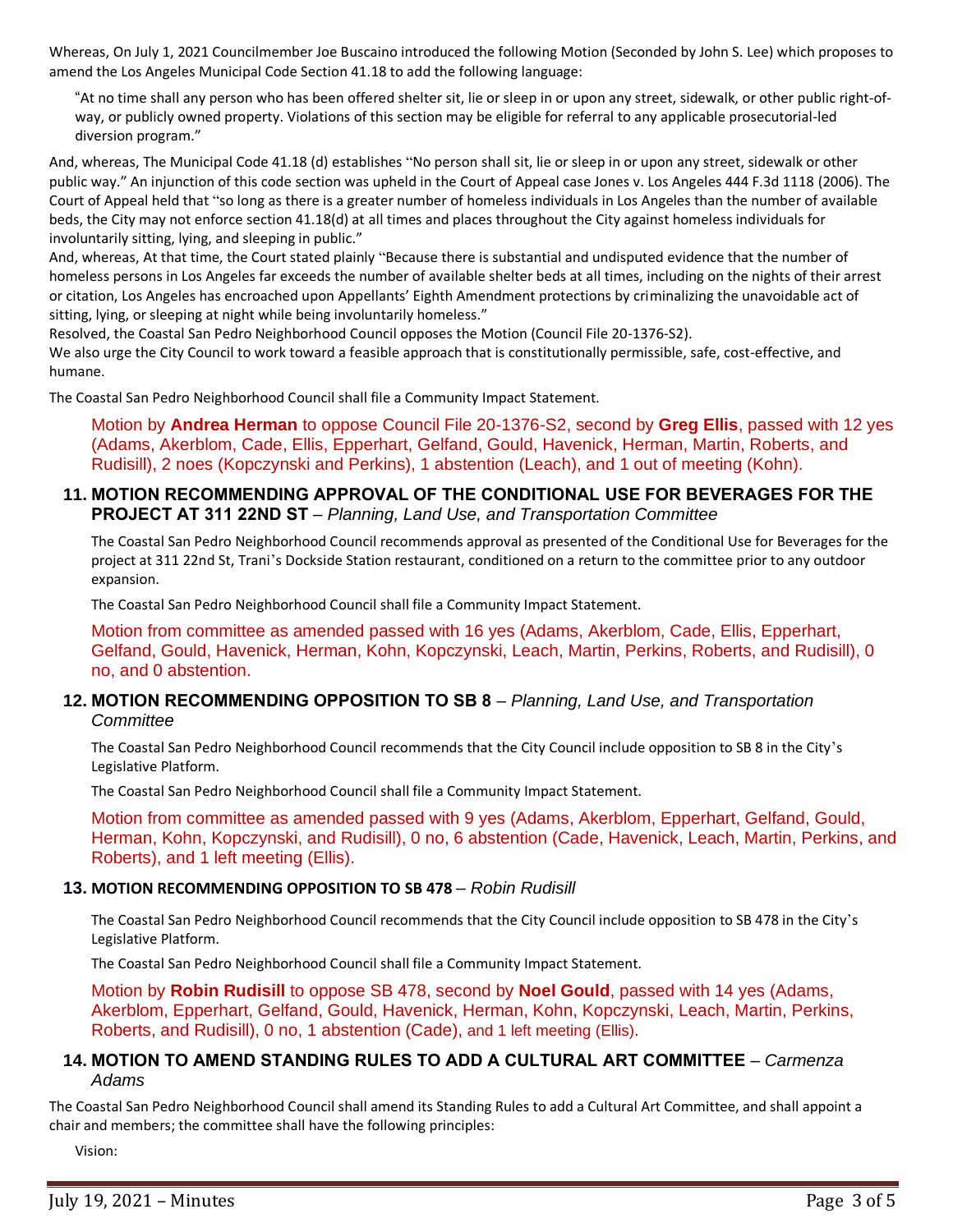To propel our city towards a connected community that embraces culture and art for all without limitations, restrictions, or conditions.

Mission Statement:

To engage, support and strengthen the diverse cultures of our community through all forms of art.

Core Values:

We stand for love, integrity and progress for us and all others.

Pillars:

- 1. Funding programs and events that encourage the involvement of local artists in our community.
- 2. Assisting with the creation, collaboration and support of youth art programs.
- 3. Increasing art awareness and appreciation of different cultures by celebrating diversity and equity through art.
- 4. Supporting cultural & art inclusion for all individuals in spite of any limitations.
- 5. Supporting local businesses that foster cultural art as an incentive to enhance businesses 'involvement in the community.

Projects:

- 1. Speakers 'Club Invitation: community leaders representing established cultural arts and expanding awareness in our community.
- 2. Nonprofit organizations presentations: Offering art enrichment programs that enhance creativity, cultural awareness, and support for small businesses.
- 3. Supporting and organizing cultural arts events in our community
- 4. Collaborating with other cultural art organizations in order to share events and ideas
- 5. Maintaining a media presence that announces current cultural arts events

Motion by **Carmenza Adams** to amend the Standing Rules to add a Cultural Art Committee, second by **Kathleen Martin**, passed with 14 yes (Akerblom, Cade, Epperhart, Gelfand, Gould, Havenick, Herman, Kohn, Kopczynski, Leach, Martin, Perkins, Roberts, and Rudisill), 0 no, 1 abstention (Adams), and 1 left meeting (Ellis).

## **15. MOTION TO ESTABLISH AN AD HOC COMMITTEE TO CONSIDER A METHOD TO EVALUATE AND GRADE PUBLIC OFFICIALS AND THE DELIVERY OF PUBLIC SERVICES** – *Bob Gelfand*

The Coastal San Pedro Neighborhood Council establishes an ad hoc committee to consider a method to evaluate and grade public officials and the delivery of public services, and shall appoint a chair and members.

Motion by **Bob Gelfand** to establish an ad hoc committee to consider a method to evaluate and grade public officials and the delivery of public services, second by **Noel Gould**, passed with 11 yes (Adams, Akerblom, Cade, Epperhart, Gelfand, Gould, Havenick, Herman, Kohn, Kopczynski, and Rudisill), 1 no (Leach), 1 abstention (Martin, Perkins, and Roberts), and 1 left meeting (Ellis).

# **16. COMMITTEE REPORTS** – No new information

- a. Administrative Operations Committee Chair Dean Pentcheff
- b. Communications Committee Chair Drew Leach
- c. Emergency Preparedness and Public Safety Committee
- d. Parks and Coastline Committee Chair Noel Gould
- e. Sunken City Ad Hoc Committee Chair Noel Gould
- f. Environment and Sustainability Committee Chair Richard Havenick
- g. Homelessness Committee Chair Kathleen Martin
- h. Port Committee Chair Kathleen Martin
- i. Planning and Transportation Chair Robin Rudisill
- **17. TRESURER'S REPORT** President Epperhart gave a brief overview of current funding levels.

# **18. MOTION TO ADOPT A BUDGET FOR THE 2021–2022 FISCAL YEAR**

The Coastal San Pedro Neighborhood Council adopts the following budget for the 2021-2022 fiscal year: